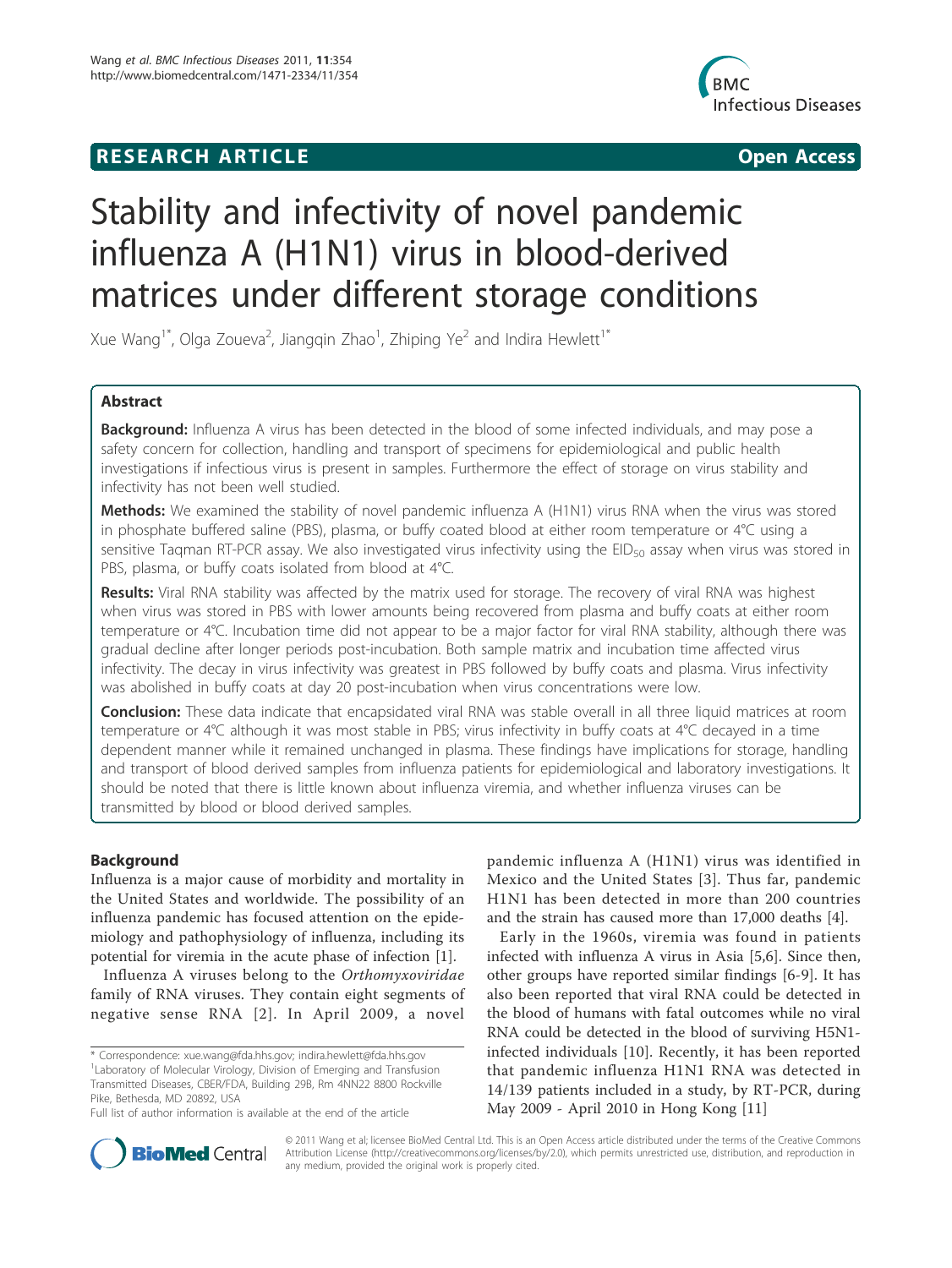In addition to nasal secretions, buffy coat prepared from blood samples are often used for epidemiological and public health investigations. The likelihood that virus may be present in these samples could be a safety concern for collection, handling and transport of specimens. Additionally, if stored specimens are used for viremia determinations, there is a need to know how storage conditions affect virus stability in order to define conditions that would adversely affect accuracy of test results obtained using such samples. Under normal conditions, whole blood is collected, stored at  $2 \sim 8^{\circ}C$ , or processed within 6 h of collection. Although it is always advantageous to use or process blood as soon as possible, most of the time it may be stored for weeks, or shipped to another area for testing. In order to evaluate virus stability and infectivity in buffy coats, we spiked varying amounts of pandemic influenza A (H1N1) virus in PBS, and blood derived buffy coat or plasma and held samples under different temperature conditions. The samples were then assayed using the Taqman PCR and HA activity assay to determine effects on stability and infectivity respectively.

## Materials and methods

#### Virus

A novel pandemic influenza A (H1N1) virus stock, A/ California/04/2009 was obtained from the Centers for Disease Control and Prevention (CDC, Atlanta, GA). The virus was propagated in 9-11 day embryonic hen's eggs. The propagated virus was maintained at -80°C until use in the study.

#### Determination of viral titers

Embryonated 11 day old embryonic hen's eggs were evaluated for viability and spray disinfected. The virus was serially diluted from  $10^{-1}$  to  $10^{-8}$  in PBS containing 10 μg/ml gentamicin and 0.1 ml was injected into the allantoic cavity of each of five eggs per dilution. Eggs were incubated at 33°C for 3 days before chilling for 8 h at 4°C. Allantoic fluids were collected from each egg and 50 μl tested for hemagglutination with turkey erythrocytes (CBT Farms, Chestertown, MD). The Kärber formula was used to calculate the  $EID_{50}$  for each strain [12]. Data were expressed as 50% egg infectious dose  $(EID<sub>50</sub>)$  per milliliter.

## Preparation of virus dilutions in PBS, Buffy coats or plasma

10 μl of  $3.55 \times 10^8$  EID<sub>50</sub>/ml virus stock was diluted to  $3.55 \times 10^6$ ,  $3.55 \times 10^5$ , or  $3.55 \times 10^4$  EID<sub>50</sub> in 10 µl of phosphate buffered saline (PBS). The dilutions above were mixed with 130 μl of PBS, human plasma or buffy coat (from the NIH Buffy coats Center) at either room temperature or at 4°C for different periods of time as indicated, and tested for virus stability using real-time PCR and infectivity using the HA activity assay described above. Virus stability and infectivity for time "0" indicated in the figures was tested immediately (within 10 min) after mixture of virus and the specific matrix.

## Real-time PCR

Quantitative real-time reverse-transcriptase (RT) PCR was also used for quantitation of virus in PBS, plasma or buffy coats (a total of 140 μl). Viral nucleic acids were isolated using the QIAamp Viral RNA Mini Kit (Valencia, CA 91355) according to the manufacturer's protocol. We designed a set of primers and probes for the matrix gene, M, of the novel H1N1 influenza A virus, according to the GenBank database. The forward primer was 5'-CGTCAGGCCCCCTCAAA-3', and the reverse primer was 5'- TTTCCTGCAAAGA-CACTTTCCA-3'. The TaqMan probe was oligonucleotide 5'- CGAGATCGCGCAGAGA-3', coupled with a reporter dye [6-carboxy fluorescein] (FAM) at the 5' end, a non-fluorescent quencher and a minor groove binder (MGB), that served as a Tm enhancer, at the 3' end. The nucleic acids were amplified and detected in an automated TaqMan 7500 Analyzer by using the QuantiTect™ Probe RT-PCR kit (Qiagen Inc., Valencia, CA). The 25-μl PCR mixture consisted of 100 nM each of primers and 100 nM probe. Following three thermal steps at 55°C for 5 min, 50°C for 30 min and 95°C for 10 min, 45 cycles of two-step PCR at 95°C for 15 s and at 60°C for 1 min were performed. The limit of detection was 1 fg of virus RNA per reaction with the Taq-Man assay since the initial sample dilution was 1:10 (for detail see Additional file 1). The data were represented as an average of triple experiments.

#### Statistical analysis

The unpaired Student's  $t$  test was used for data analyses as indicated, and a value of  $p < 0.05$  was considered significant (\*) and  $p < 0.01$  (\*\*) very significant.

#### Results

## Viral RNA detection in virus spiked PBS, plasma or Buffy coat held at room temperature up to 72 h

Ten fold dilutions of H1N1 virus in 10 μl of PBS starting with 3.55  $\times$  10<sup>6</sup> to 3.55  $\times$  10<sup>4</sup> EID<sub>50</sub> of H1N1 virus in 10 μl of PBS were mixed with 130 μl of PBS, plasma, or buffy coat separately and held for different periods of time at room temperature. Nucleic acid was isolated and quantitated using the TaqMan RT-PCR assay. As shown in Figure 1, higher amounts of viral RNA were recovered from PBS relative to plasma or buffy coats, but no significant changes were found within the group of PBS, plasma, or buffy coats up to 72 h, suggesting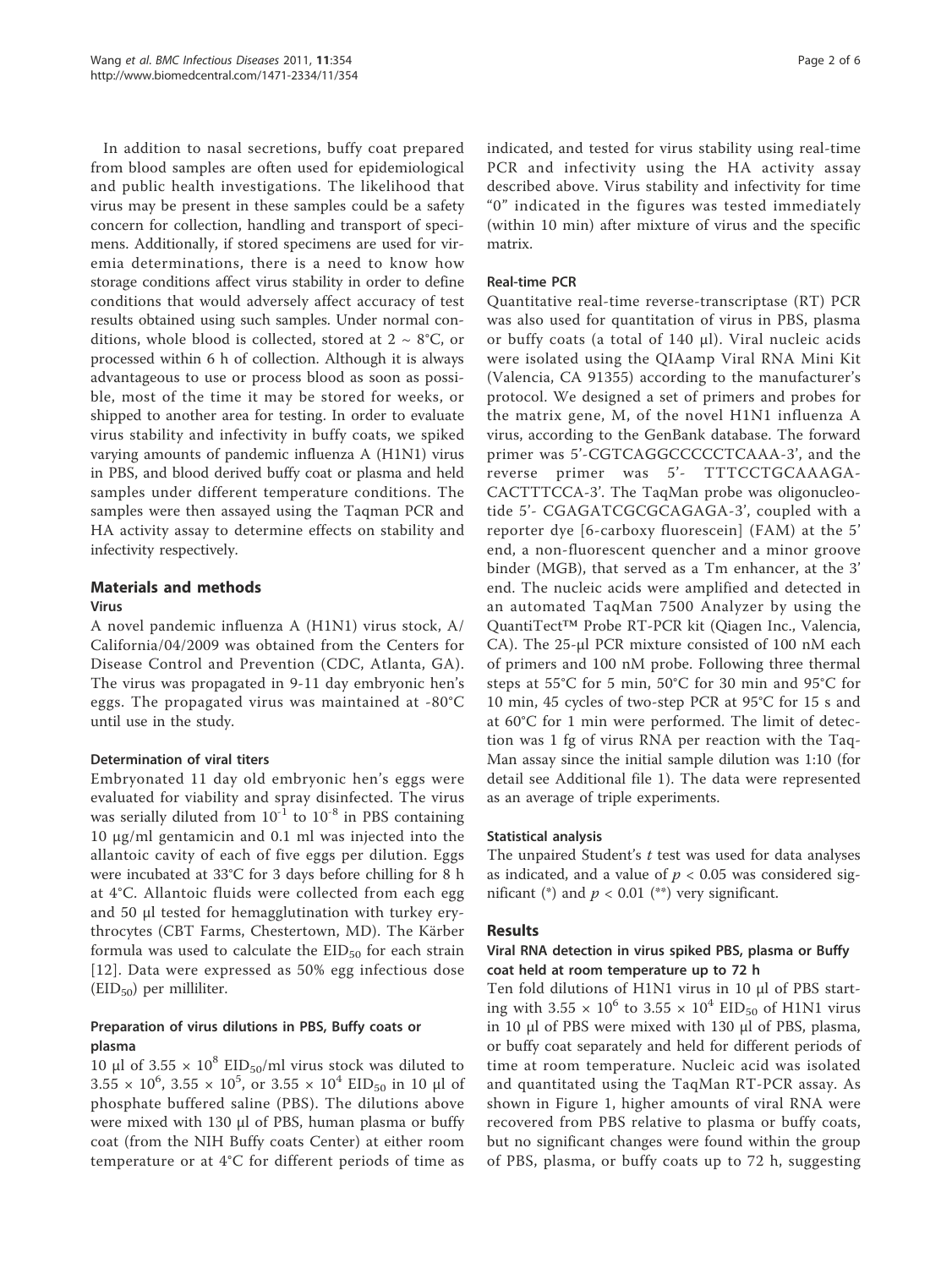that there is no significant H1N1 influenza RNA degradation under these conditions. We also found that viral RNA detection was greater with higher titers of virus input in buffy coats, and there was no significant change of viral RNA within 48 h of storage in buffy coats (Figure 1C).

#### Viral RNA recovery in Buffy coats stored at 4°C

Ten fold dilutions of H1N1 virus as described above were added to 130 μl of buffy coats and stored at room temperature, or 4 C for up to 48 h to test whether the viral RNA is degraded in buffy coats at different incubation temperatures. As shown in Figure 2, viral RNA yield was significantly increased at 4 C relative to room temperature for three different concentrations of virus incubated, although the copy number of viral RNA in buffy coats was not significantly changed all the time up to 48 h within each group of either room temperature or 4°C (Figure 1A, B or 1C).

### No significant change in viral RNA yield within the group of PBS, plasma or Buffy coats at 4°C for up to 40 days

To study the recovery of viral RNA stored in buffy coats at 4°C for different periods of time, H1N1 virus at the concentrations noted above was mixed with 130 μl of buffy coats, incubated 4°C for different periods of time. After isolation of nucleic acid and viral RNA detection with TaqMan RT-PCR assay, viral RNA copy number was not significantly changed during the incubation period at 4°C for all concentrations tested (Figure 3A).

We then compared viral RNA stability after incubation in either PBS, plasma, or buffy coats in the presence of 3.55  $\times$  10<sup>6</sup>, or 3.55  $\times$  10<sup>5</sup> EID<sub>50</sub> of H1N1 virus at 4°C, and found a similar trend in that there was no significant change of RNA recovery within each group of PBS, plasma or buffy coats (Figure 3B &3C), although there was gradual decline after a longer post-incubation period (Figure 3B). These data suggest that incubation time is not a major factor affecting viral RNA quantitation, using RT-PCR, and TaqMan assays to detect H1N1 viral RNA.

#### Virus infectivity in PBS, plasma or Buffy coats at 4°C

Given that viral RNA copy number was not significantly affected during different periods of time, and that viral RNA recovery was in the following order: PBS > plasma > buffy coats, we further determined whether virus infectivity was affected after incubation in PBS, plasma, or buffy coats. 10 µl of PBS containing  $3.55 \times 10^6$ , or  $3.55 \times 10^5$  EID<sub>50</sub> of H1N1 virus was incubated in PBS, plasma, or buffy coats at 4°C for different periods of time and  $EID_{50}$  assay was performed. We found increased loss of infectivity when virus was stored in PBS relative to buffy coats, or plasma for both virus concentrations (Figure 4A &4B); virus infectivity was



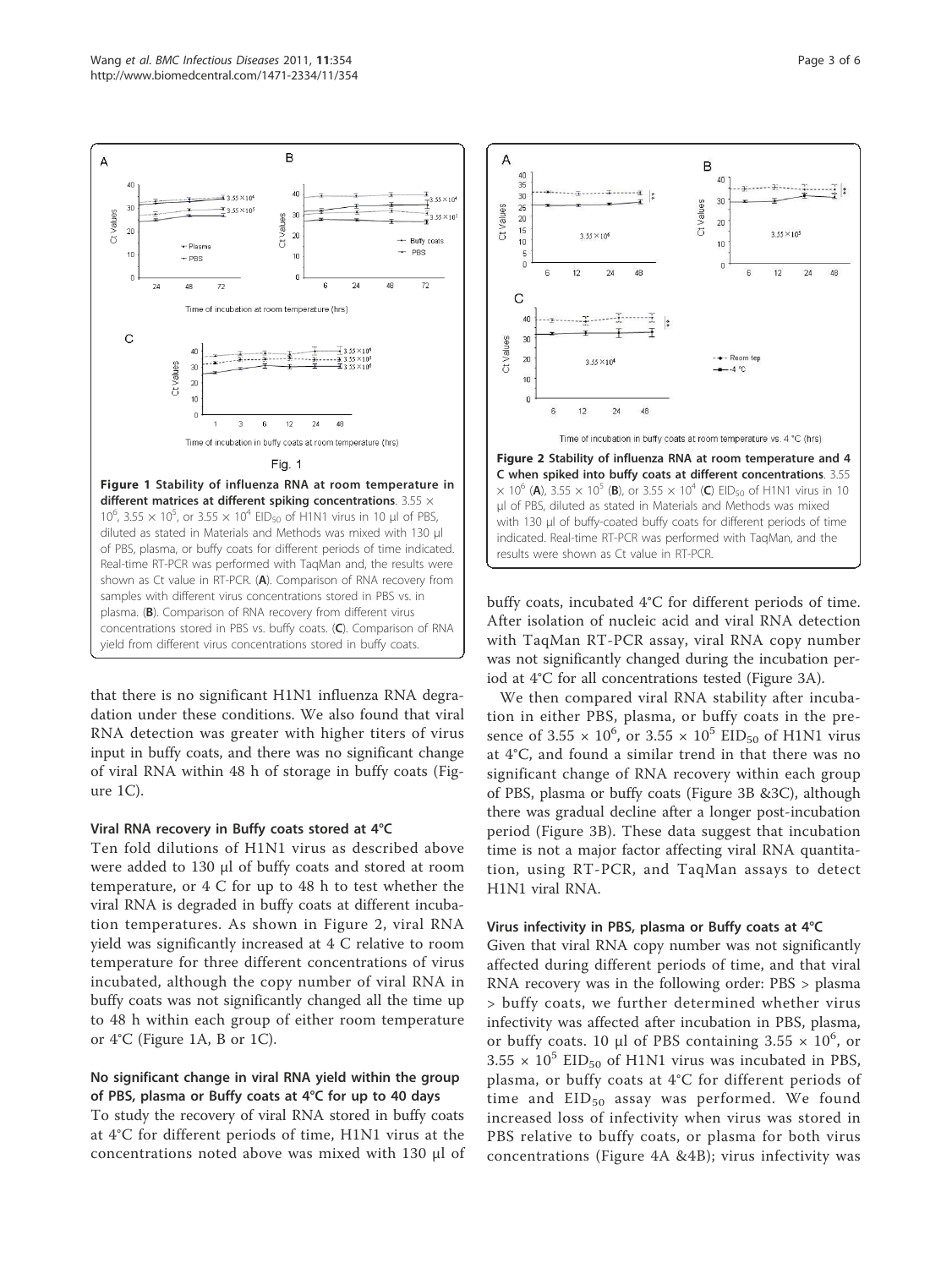

less affected by storage in plasma, although there was a gradual decline at lower virus concentration  $(3.55 \times 10^5$  $EID_{50}$  of H1N1 virus) using the  $EID_{50}$  assay (Figure 4B). At higher concentrations (3.55  $\times$  10<sup>6</sup> EID<sub>50</sub> of H1N1 virus), virus infectivity was significantly abolished in PBS at day 10 postincubation relative to plasma and buffy coats (Figure 4A); and loss of virus infectivity was slower in buffy coats relative to PBS but higher than in plasma (Figure 3A). Although infectivity loss at lower



concentrations  $(3.55 \times 10^5 \text{ EID}_{50} \text{ of H1N1 virus})$  in PBS, or in buffy coats was reduced to zero at day 20 postincubation, the loss of virus infectivity in buffy coats was slower than in PBS at 10 day postincubation; and virus infectivity declined only gradually when stored in plasma, but was not abolished even at 40 day post-incubation (Figure 4B). Therefore, loss of virus infectivity was highest in PBS followed by buffy coats and plasma. Virus in plasma showed no significant loss in infectivity.

## **Discussion**

The possibility of an influenza pandemic has focused attention on the epidemiology and pathophysiology of influenza, with specific emphasis on strains of pandemic potential. Viremia has been reported in some patients infected with influenza A virus [5-9,11]. Therefore, stability and infectivity of influenza virus in blood samples during collection, processing and transport is of potential concern. The novel pandemic influenza A (H1N1) virus was used to study the effect of various storage conditions on the ability to detect influenza A viral RNA and virus infectivity in buffy coats relative to PBS and plasma, because the H1N1 virus has been found almost everywhere in the world [4].

Currently, influenza virus is detected and characterized by the use of real-time RT-PCR assays [13]. Virus culture is often used to confirm the presence of infectious virus in clinical samples. Rapid influenza antigen tests have also been used to detect virus, although their specificity has hampered widespread for influenza diagnosis [14]. Our study focused on the use of RT-PCR and infectivity as a measure of influenza virus stability in the blood matrices. The use of an RT-PCR assay directed at conserved regions of the influenza virus matrix gene [15] has proved invaluable as a frontline screening assay that delivers rapid, specific results. Following identification of an influenza virus positive result for the matrix gene sequences, the identification of potential viral HA gene subtypes and determination of their subtype is carried out using a combination of additional RT-PCR assays and sequence analysis [13]. In our study, we used an RT-PCR assay to study the stability of pandemic H1N1 RNA, when stored in PBS, plasma, or buffy coats. Our results showed that the H1N1 RNA copy numbers in PBS, buffy coats, or plasma maintained for up to 3 days storage (at room temperature) or up to 35 days storage (at 4 C) was relatively stable, and showed no significant change. (Figure 1, 3), suggesting that storage time under these conditions may not be a major issue for viral RNA degradation. However, we found that RNA copy number declined more significantly in buffy coats at room temperature rather than at 4 C (Figure 2). These findings could be taken into consideration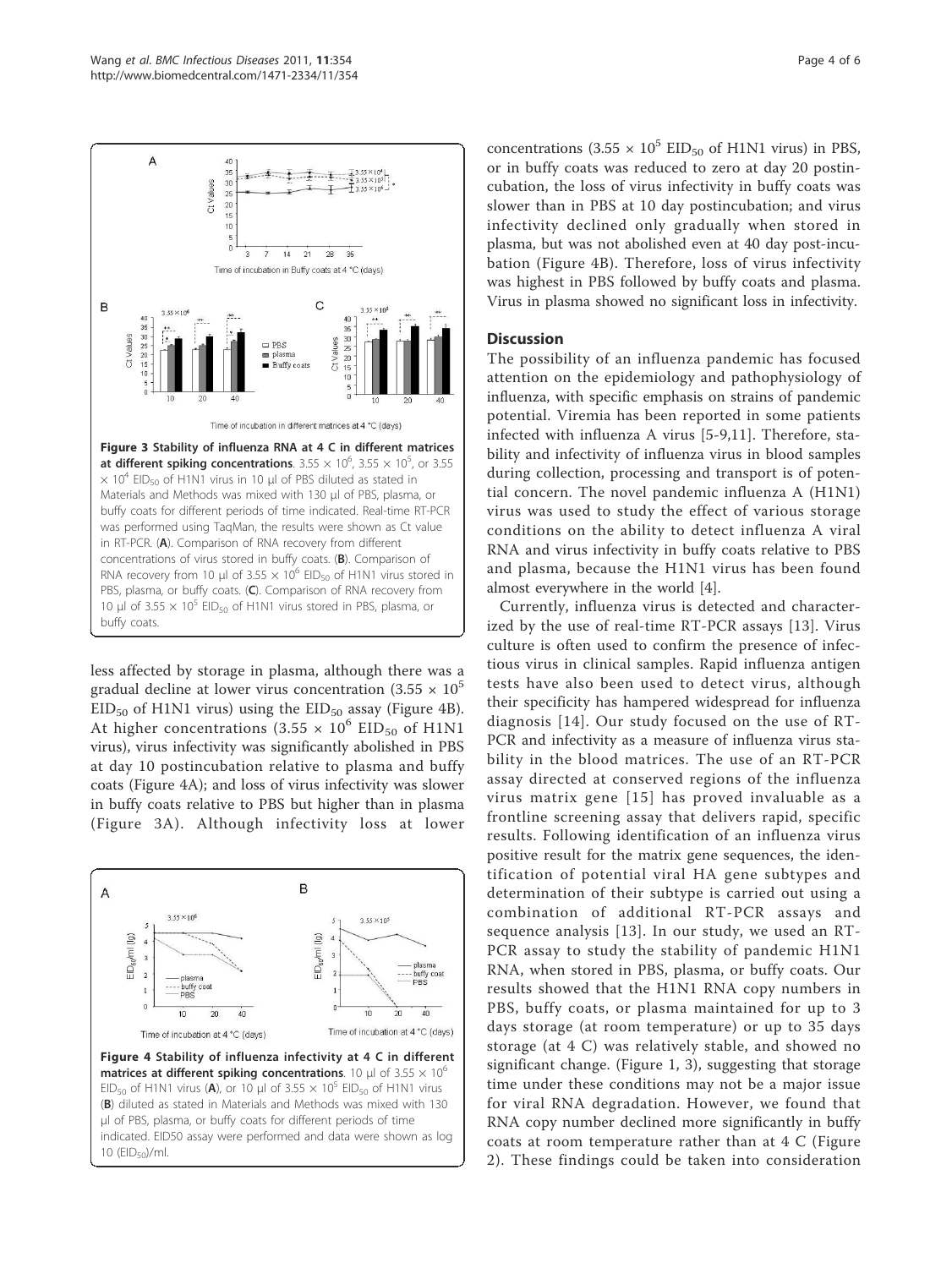when evaluating virus infectivity or stability in blood matrices such as buffy coats or plasma of infected persons.

Viral RNA copy numbers were significantly lower in buffy coats relative to plasma, or PBS under our experimental conditions and one possible reason may be due to virus adsorption to blood components such as platelets and red cells [16]. Higher temperature may cause more virions to associate with these blood derived components [7]. Therefore, more viral RNA was recovered and detected in PBS. Further study will be needed to examine the effect of different anticoagulants in blood collection, such as EDTA, heparin and sodium citrate, on viral RNA recovery.

Although the RT-PCR assay is a useful tool to identify influenza viral RNA stability, full characterization of virus infectivity using an  $EID_{50}$  assay is necessary to establish the effects of storage on influenza viruses. Our experiments showed that virus infectivity decays at the time-dependent manner, although viral RNA copy number was relatively stable during the experimental period. Proteins binding to viral RNA, which are required for infection of host cells, might be more prone to disassociation from each other or from viral RNA in PBS relative to plasma, and they may be easily bound to the fibrin network as well which decreases their recovery (Figure 3). For these reasons, at lower concentrations of virus, there may be a higher likelihood for significant loss of infectivity over time (comparison of Figure 4A with 4B).

#### Conclusion

We have assessed the stability of novel pandemic influenza A (H1N1) virus in PBS, plasma and buffy coats subjected to conditions often encountered in specimen handling, transport, and storage. We found that the RNA copy number did not change significantly when stored in PBS, buffy coats or plasma at room temperature up to 72 h or 4°C for up to 40 days. Although the recovery of viral RNA copy number was greater in PBS followed by plasma and buffy coats at either room temperature or 4°C, loss of virus infectivity was higher in PBS compared with buffy coats; infectivity in plasma did not change significantly under these conditions over time, especially at high doses of virus. We observed good correlation between H1N1 viral load and infectivity loss in PBS, plasma or buffy coats using the  $EID_{50}$ assay. In conclusion, the findings of this study indicate that conditions of storage of blood plasma and buffy coats, including temperature and length of time could have an impact on influenza virus infectivity in these matrices and should be taken into consideration in handling and transport of samples for diagnostic testing and epidemiology studies.

#### Additional material

Additional file 1: Supplement. Amplification curve for A (H1N1) influenza virus real-time RT-PCR assay. Shown are the serial dilutions of A/California/04/2009 (H1N1) RNA (final concentrations 1 fg viral RNA per reaction) with the FAM (novel swine-origin) probe. Reactions were run in duplicate. The forward primer is 5'-CGTCAGGCCCCCTCAAA-3', the reverse primer is 5'- TTTCCTGCAAAGACACTTTCCA-3', and the probe is 5'- CGAGATCGCGCAGAGA-3'.

#### Acknowledgements

The authors wish to acknowledge Dr. Mingjie Zhang, Dr. Krishnakumar Devadas and Dr. Hira Nakhasi, for critical review of this manuscript. The findings and conclusions in this article have not been formally disseminated by the Food and Drug Administration and should not be construed to represent any Agency determination or policy.

#### Author details

<sup>1</sup> Laboratory of Molecular Virology, Division of Emerging and Transfusion Transmitted Diseases, CBER/FDA, Building 29B, Rm 4NN22 8800 Rockville Pike, Bethesda, MD 20892, USA. <sup>2</sup> Division of Viral Products, Center for Biologics Evaluation and Research, Food and Drug Administration, Bethesda, MD 20892, USA.

#### Authors' contributions

XW participated in the design, data collection and analysis, and drafted the manuscript.

OZ and JZ participated in the data collection. ZY participated in the analysis and commented on drafts of the manuscript. IH conceived of the project, participated in the design and drafted the manuscript. All authors approved the final manuscript.

#### Competing interests

The authors declare that they have no competing interests.

#### Received: 24 August 2011 Accepted: 22 December 2011 Published: 22 December 2011

#### References

- 1. Likos AM, Kelvin DJ, Cameron CM, Rowe T, Kuehnert MJ, Norris PJ: Influenza viremia and the potential for blood-borne transmission. Transfusion 2007, 47:1080-1088.
- 2. Samji T: Influenza A: understanding the viral life cycle. Yale Journal of Biological Medicine 2009, 82:153-159.
- 3. Bautista E, Chotpitayasunondh T, Gao Z, Harper SA, Shaw M, Uyeki TM, Zaki SR, Hayden FG, Hui DS, Kettner JD, Kumar A, Lim M, Shindo N, Penn C, Nicholson KG: Clinical aspects of pandemic 2009 influenza A (H1N1) virus infection. New England Journal of Medicine 2010, 362:1708-1719
- 4. WHO posting data World now at the start of 2009 influenza pandemic. WHO. [http://who.int/mediacentre/news/statements/2009/ h1n1\_pandemic\_phase6\_20090611/en/index.html].
- 5. Naficy K: Human influenza infection with proved viremia. Report of a case. New England Journal of Medicine 1963, 269:964-966.
- 6. Stanley ED, Jackson GG: Viremia in Asian influenza. Transactions of the Association of American Physicians 1966, 79:376-387.
- 7. Lehmann NI, Gust ID: Viremia in influenza: a report of two cases. Medical Journal 1971, 2:1166-1169.
- 8. Chutinimitkul S, Bhattarakosol P, Srisuratanon S, Eiamudomkan A, Kongsomboon K, Damrongwatanapokin S, Chaisingh A, Suwannakarn K, Chieochansin T, Theamboonlers A, Poovorawan Y: H5N1 influenza A virus and infected human plasma. Emerging Infectious Diseases 2006, 12:1041-1043.
- 9. de Jong MD, Bach VC, Phan TQ, Vo MH, Tran TT, Nguyen BH, Beld M, Le TP, Truong HK, Nguyen VV, Tran TH, Do GH, Farrar J: Fatal avian influenza A (H5N1) in a child presenting with diarrhea followed by coma. New England Journal of Medicine 2005, 352:686-691.
- 10. de Jong MD, Simmons CP, Thanh TT, Hien VM, Smith GJ, Chau TN, Hoang DM, Chau NV, Khanh TH, Dong VC, Qui PT, Cam BV, Ha do Q,